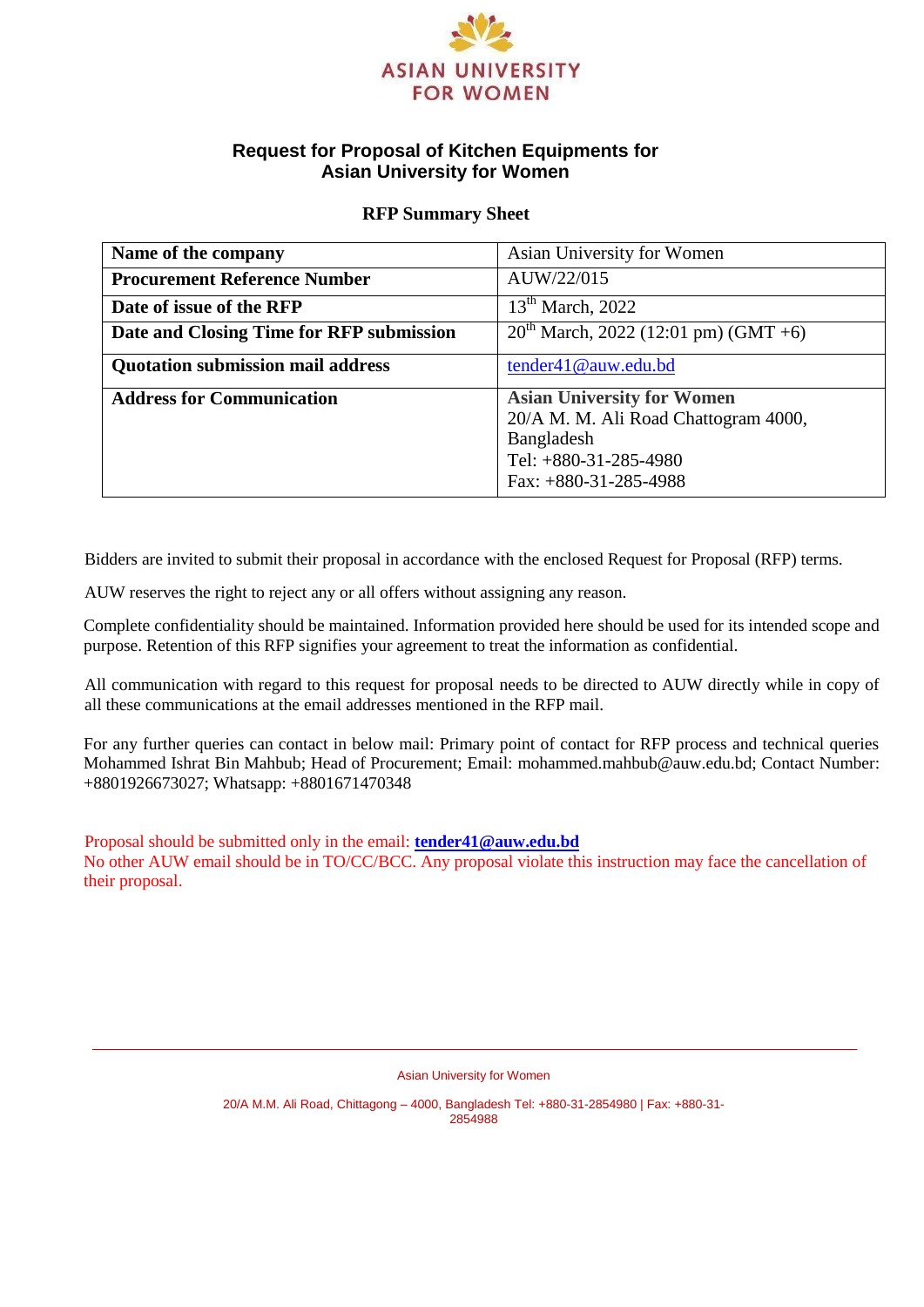

# **Objective**

Asian University for Women (AUW) seeks to graduate women who will be skilled and innovative professionals, service-oriented leaders in the businesses and communities in which they will work and live, and promoters of intercultural understanding and sustainable human and economic development in Asia and throughout the world.

### **Requirements**

We, to achieve our objectives, need the following product/services are below:

- **Description of Product/Service: Kitchen Equipment**
- **Details of Specifications:** Please refer to the attached "Bid submission format for the detailed specifications and submit the quotes in the same format."

| <b>SL</b> | <b>Item Description</b>                                             | <b>OTY</b>                  |
|-----------|---------------------------------------------------------------------|-----------------------------|
| 1         | 3-layer 9-tray electric oven; Volt: 380V/50HZ; Power:25.2KW         |                             |
|           | Inner size: $1290*640*220$                                          |                             |
|           | Size:1680*840*1510                                                  |                             |
|           | Tray size:60X40cm                                                   |                             |
| 2         | Food warmer table (6/8 chafing dish)                                | 3                           |
|           | 201 grade & 1mm $100\%$ ss Sheet Size-L-72"x H-30"x                 |                             |
|           | W25" 50cm Bowl open type with heater.                               |                             |
| 3         | Soup Chafer with 4 Long SS Ladle                                    | $\mathcal{D}_{\mathcal{L}}$ |
| 4         | Tawa for Dosa and Roti                                              |                             |
|           | Commercial Iron Dosa Tawa                                           |                             |
|           | Material: SS 201 & Iron                                             |                             |
|           | Size:800X600X850mm                                                  |                             |
| 5         | Grinder for Dosa (10 kg capacity) 220V                              | 1                           |
| 6         | Chicken Griller (7/4 stand Capacity) 201 grade & 1mm 100% SS sheet. | $\mathfrak{D}$              |
|           | Capacity 28 chicken                                                 |                             |
| 7         | BBQ Grill oven with black carbon steel.                             |                             |
|           | Measurement 44cm x 29cm x23 cm                                      |                             |

Information need to be submitted:

- a) Brand name and specification in to the bidding format.
- b) Trade license
- c) Company details
- d) Delivery date and delivery should be at AUW Premises
- e) Warranty Period
- f) Product specification with details

Asian University for Women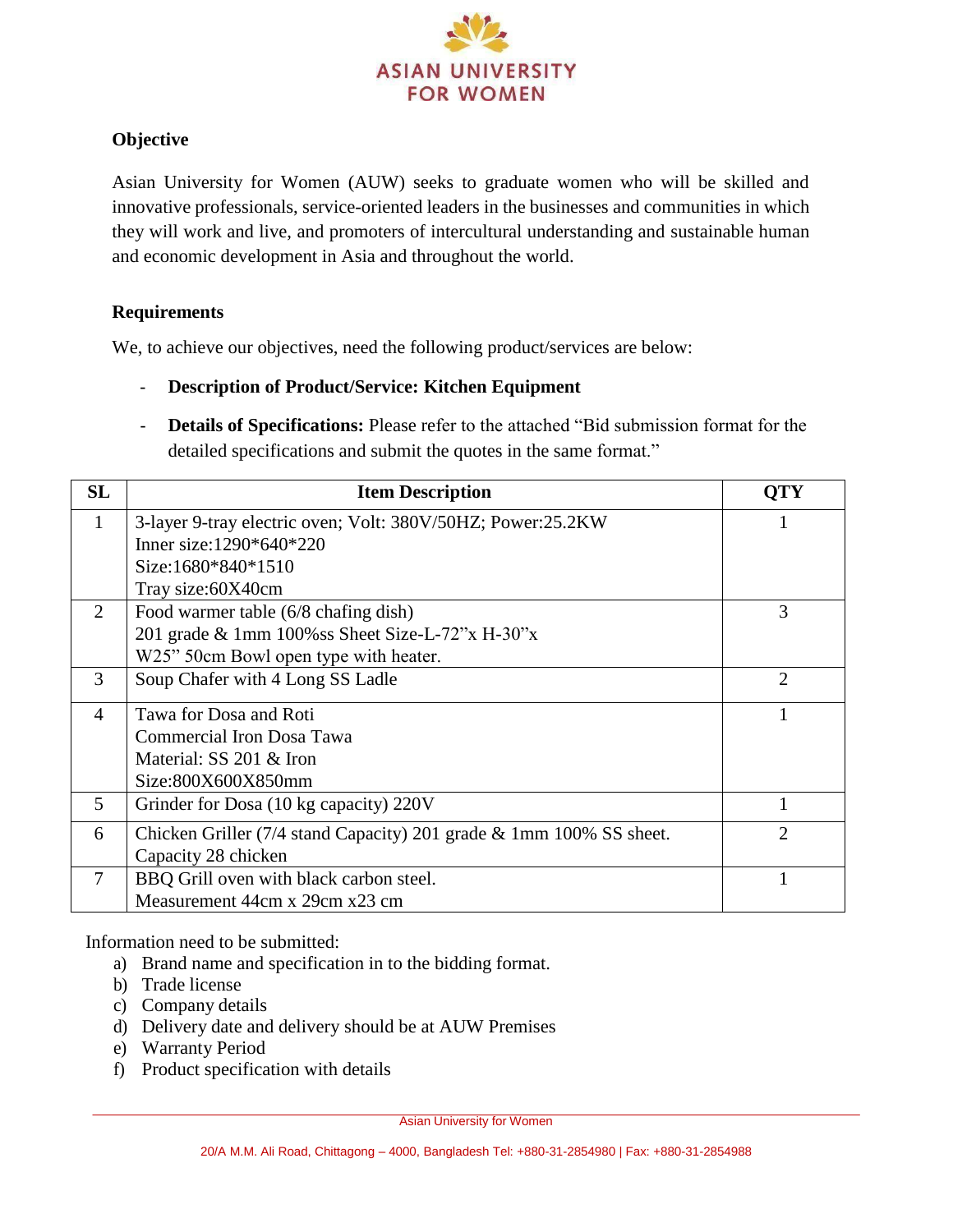

#### **Please note that this offer is subject to the following terms and conditions:**

- 1. The quantities mentioned are tentative quantities required and may change at the time of the finalization of the contract/PO.
- 2. The basic rates quoted should be effective until  $30<sup>th</sup>$  April, 2022
- 3. AUW reserves the right to award the contract to one or more bidders. Accordingly, the final quantities required will be divided among successful bidders. The quantities so divided will be at the sole discretion of AUW.
- 4. AUW reserves the right to cancel the bidding before or after the receipt of bids or also after the opening of bids and call for fresh bids. AUW also has the right to reject any bid without assigning any reason.
- 5. Bids incomplete in any respect will not be considered.
- 6. Please mention your payment terms in the bid.
- 7. Any query for clarification on the bid can be had from the undersigned latest by  $20<sup>th</sup>$ March, 2022 (12:01 pm). Please note that any inquiry received from any bidder will be sent to all bidders without disc losing the source of the inquiry.
- 8. Bidder can participate in any single item.